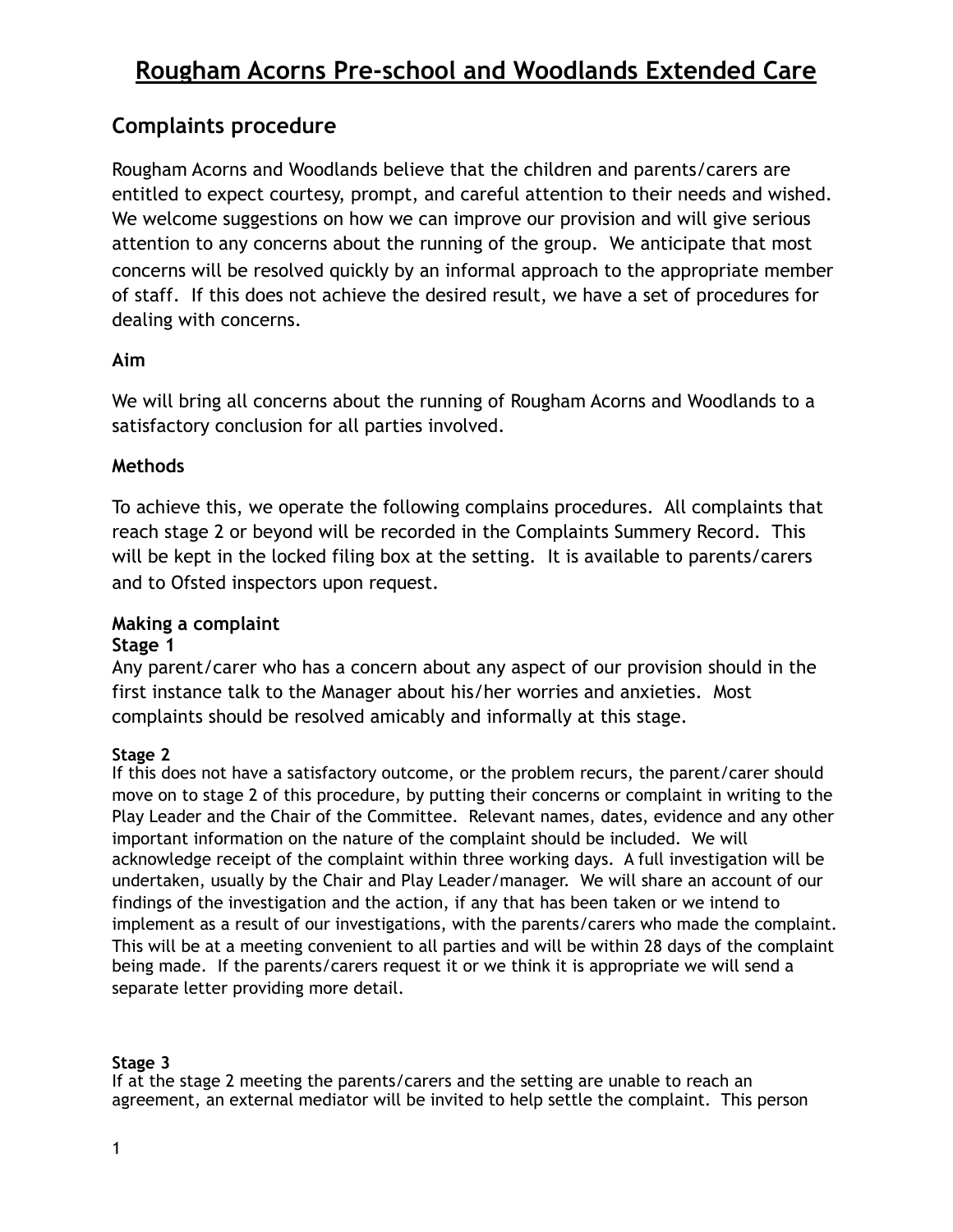## **Rougham Acorns Pre-school and Woodlands Extended Care**

should be acceptable to both parties, listen to both sides and offer advice. A mediator has no legal power s but can help to define the problem, review the action so far and suggest further ways in which it might be resolved.

Staff or volunteers within the Pre-school Learning Alliance are appropriate persons to be invited to act as mediators.

The mediator keeps all discussions confidential. They can hold separate meetings with the setting's personnel and the parent/carer, if this is decided to be helpful. The mediator keeps an agreed account of any meetings that are held and of any advice they give. When the mediator has concluded their investigations, a final meeting between the parent/carer, play leader/manager, and chair of the committee is held. The purpose of this meeting is to reach a decision on the action to be taken to deal with the complaint. The mediator is present at the meeting if all parties believe this will help a decision to be reached. A record of this meeting, including the action to be taken, is made. Everyone present at the meeting signs the record and receives a copy of it. This signed record signifies that the procedure has concluded. Any complaint received by Rougham Acorns and Woodlands, which relates to The National Standards will be reported to Ofsted in writing.

The role of the office for Standards in Education, Early Years Directorate (Ofsted) and the Local Safeguarding Children Board.

Parents /carers may approach Ofsted at any stage of this complaints procedure. In addition, where there seems to be possible breach of our registration requirements, it is essential to involve Ofsted as the registering and inspection body , with a duty to ensure The National Standards for the day care are adhered to. The address and telephone number of our Ofsted regional centre are:

**OFSTED** Piccadilly Gate Store Street Manchester M1 2WD The general telephone no is: 03001231231 Email: [enquires@ofsted.gov.uk](mailto:enquires@ofsted.gov.uk)

If a child appears to be at risk, Rougham Acorns and Woodlands will follow the procedures as set out within our Safeguarding children policy. The playleader/manager will work with Ofsted and our local Safeguarding Children Board in any subsequent investigation followed by an appropriate action.

#### **Records**

A record of complaints against our setting which involve one or more of The National Standards will be kept. These will include the date, the circumstances of the complaint and how the complaint was managed. This is available to all Parents/carers and Ofsted inspectors on request. These records do not detail the identity of any adults or children involved in the complaint for reasons of confidentially. All complaints records must be kept by the setting for 10 years.